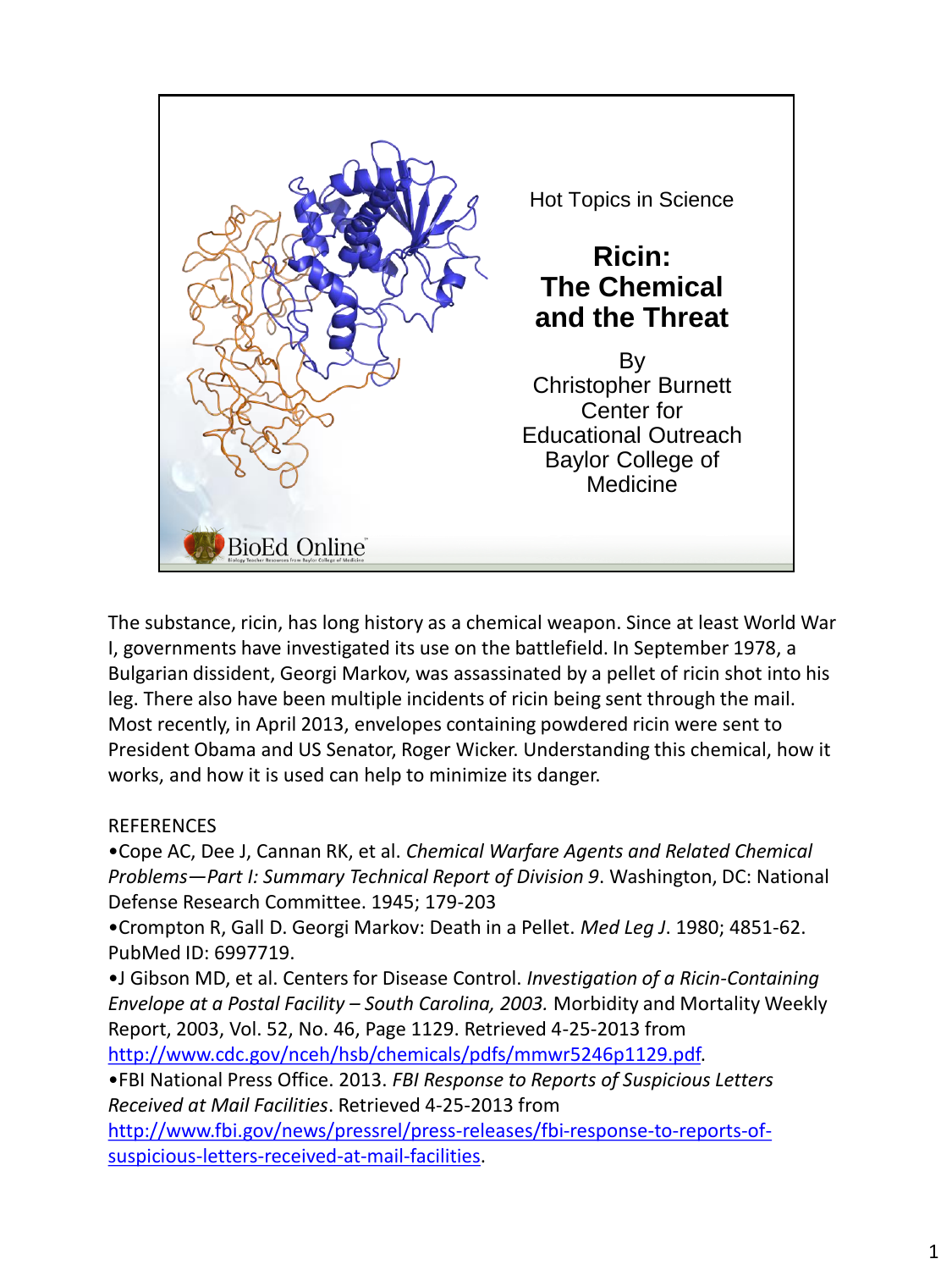•Williams P, Welker K, McClam E. NBC News. 2013. *Feds Arrest Suspect in Ricinpositive Letters Sent to Obama, Senator*. Retrieved 4-25-2013 from http://usnews.nbcnews.com/\_news/2013/04/17/17794663-feds-arrest-suspect-inricin-positive-letters-sent-to-obama-senator.

Image courtesy of Carl Fürstenberg, Wikimedia Commons User: AzaToth BE SURE TO GIVE IMAGE TITLE, PRESUMABLY IT IS RICIN MOLECULE??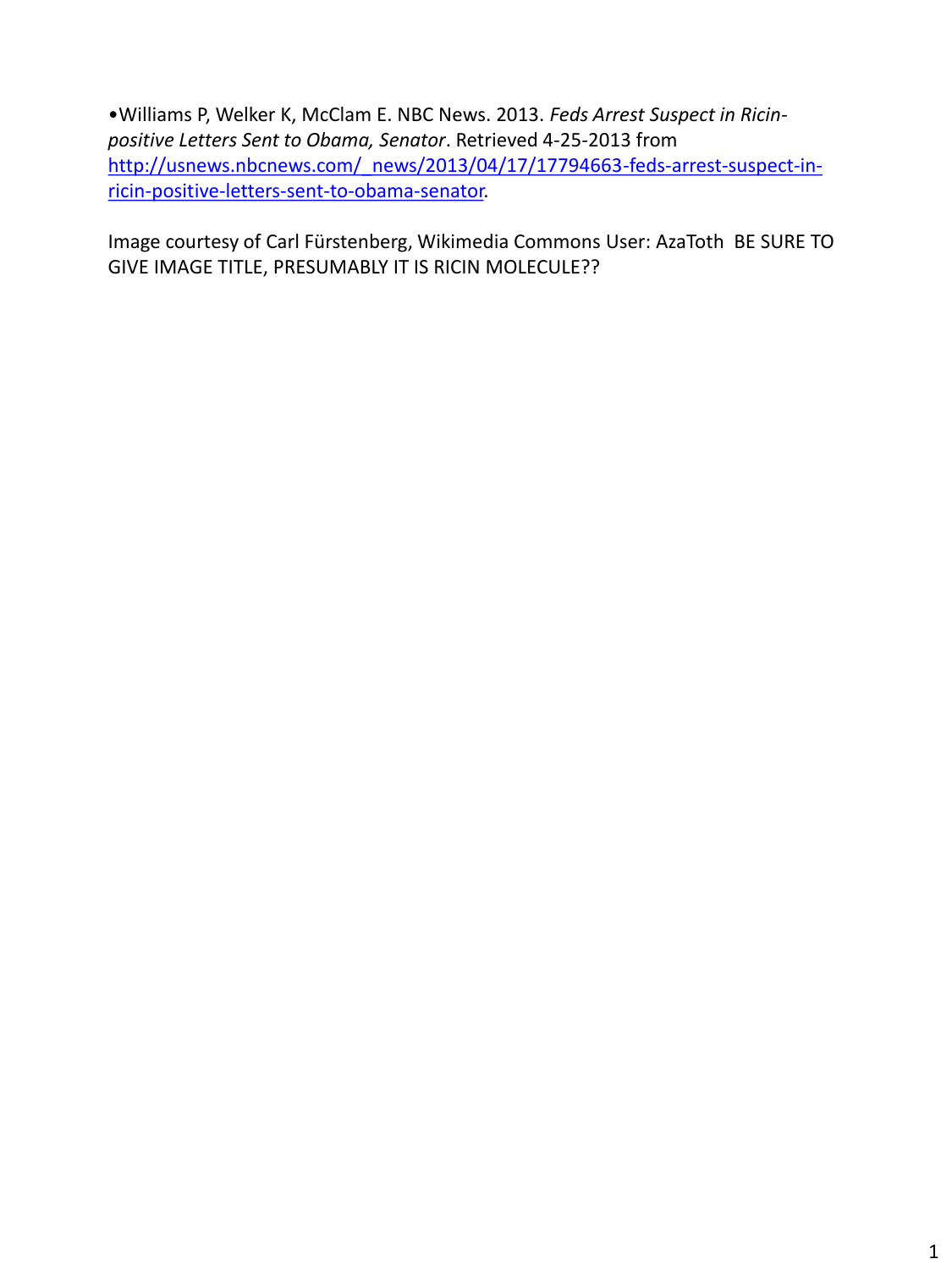

Ricin is a highly toxic protein that occurs naturally in beans from the castor plant, *Ricinus communis* L. When chewed and consumed, castor beans can release ricin, which poisons the victim and may even cause death. Ricin also can be derived from waste produced during the processing of castor beans for their oil. However, castor oil itself is not thought to contain ricin. Extracted ricin toxin can be made into a powder, a mist or a pellet. It also can be dissolved in water. In these forms, ricin can be used as a weapon.

Because it is a protein (not a virus or living organism), ricin is not infectious. Individuals exposed to it do not become contagious, and it cannot be spread from person to person the way a cold or the flu can. Once inside the body, however, ricin is able to enter cells, damage the cell membrane, and deactivate ribosomes, thereby preventing them from making new proteins. Ultimately, this leads to cell death.

## **REFERENCES**

•Centers for Disease Control. *Questions and Answers About Ricin*. Retrieved 4-25- 2013 from http://emergency.cdc.gov/agent/ricin/qa.asp.

•Challoner KR, McCarron MM. Castor Bean Intoxication. 1990. *Annals of Emergency Medicine*, 19(10):1177-83.

•Day PJ, Pinheiro TJ, Roberts LM, Lord JM. 2002. Binding of Ricin A-chain to Negatively Charged Phospholipid Vesicles Leads to Protein Structural Changes and Destabilizes the Lipid Bilayer. *Biochemistry*, 412836-2843. PubMed ID: 11851431.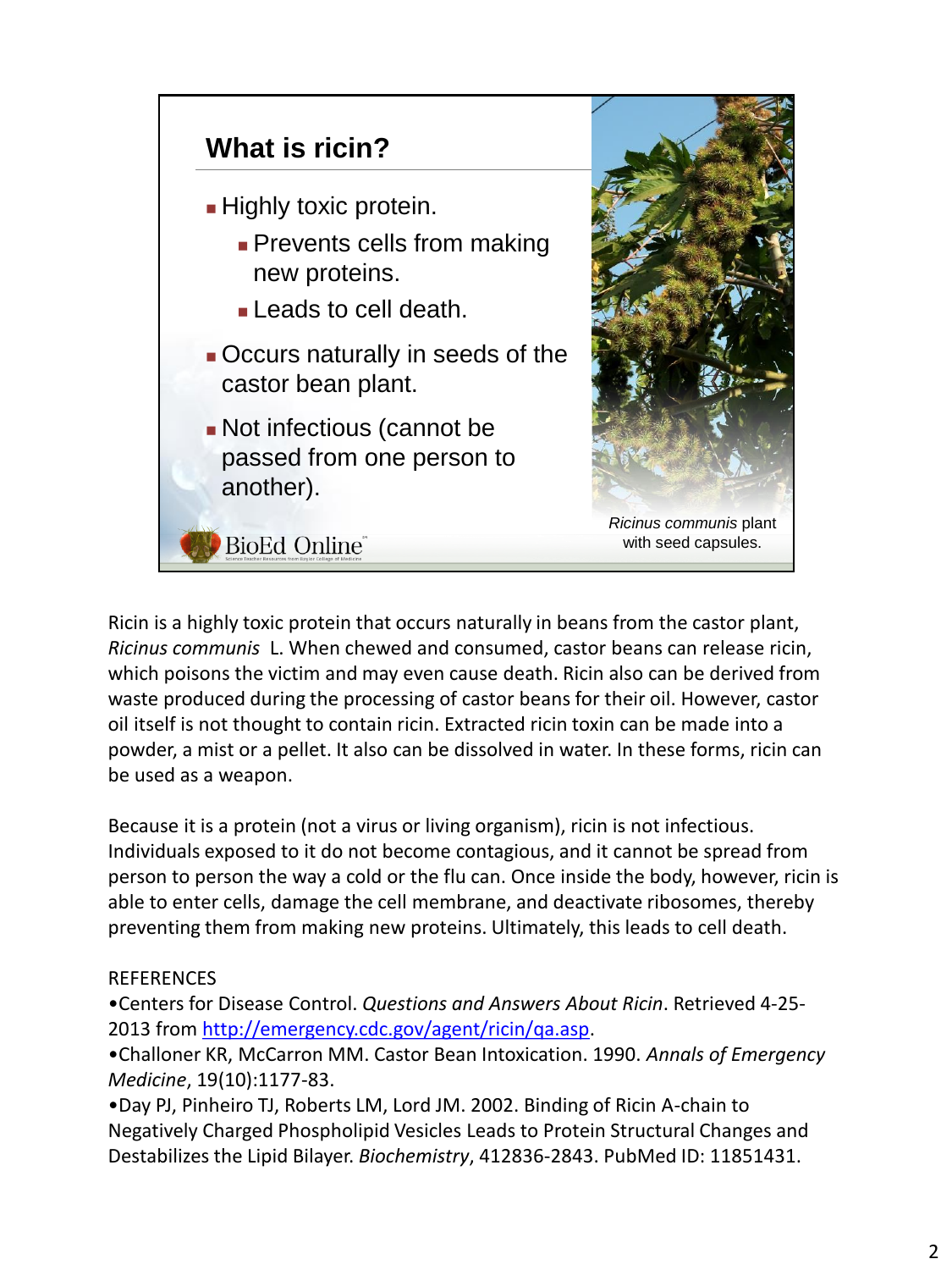•Audi J, Belson M, Patel M, Schier J, Osterloh J. 2005. Ricin Poisoning: A Comprehensive Review*. Journal of the American Medical Association*, 294(18):2342- 51. PubMed ID: 16278363.

Image courtesy of Vasant Dave CITE PERMISSION FOR USE, AND COPYRIGHT INFORMATION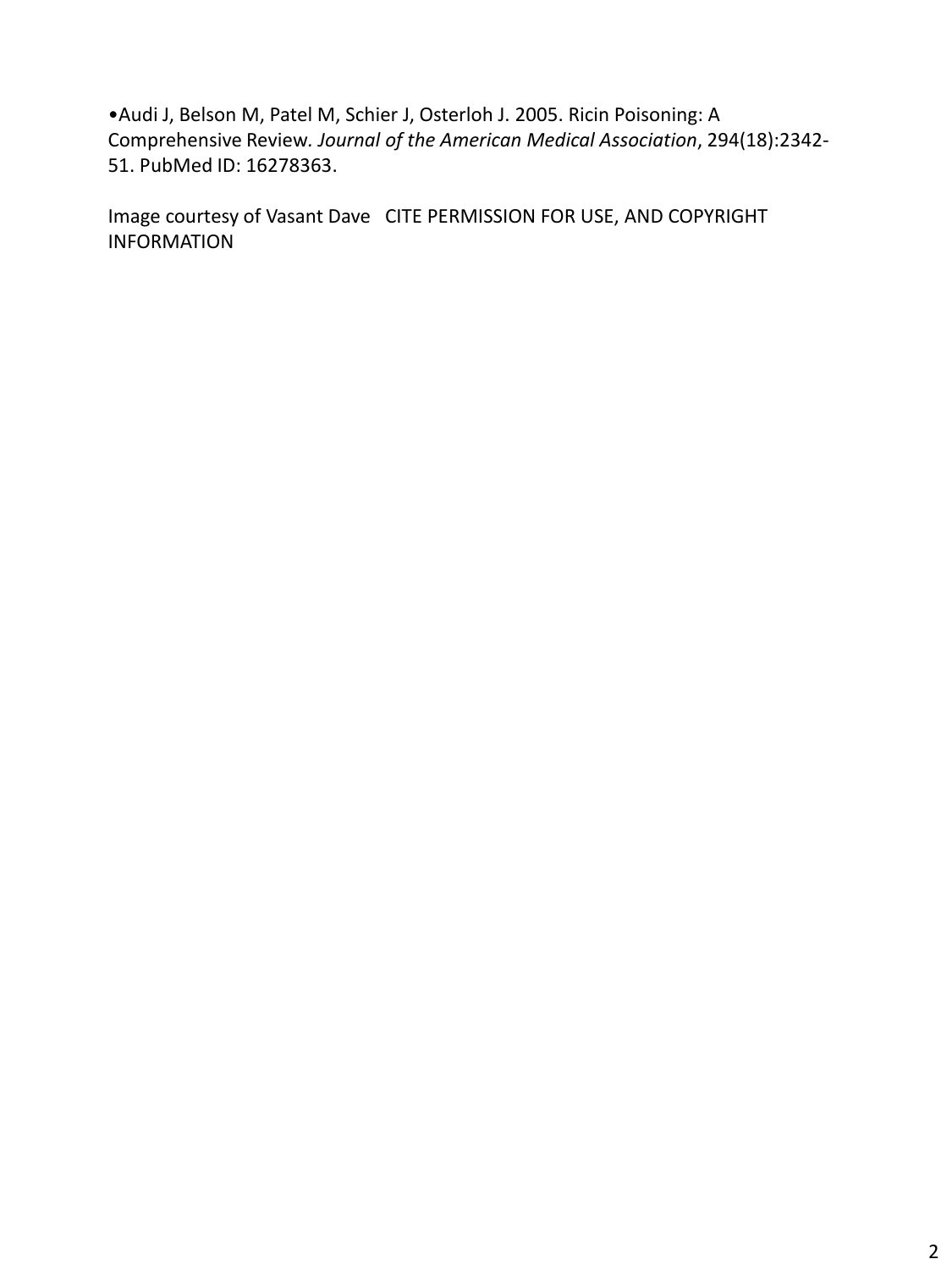

Ricin is most dangerous when injected, because the poison enters the blood stream directly and rapidly disperses from there throughout the body. Inhalation also delivers ricin quickly to the bloodstream, but any quantity of toxin not immediately absorbed can be exhaled and/or diluted. Ingested ricin is not absorbed entirely by the gastrointestinal tract, so it is less deadly than ricin that is injected or inhaled.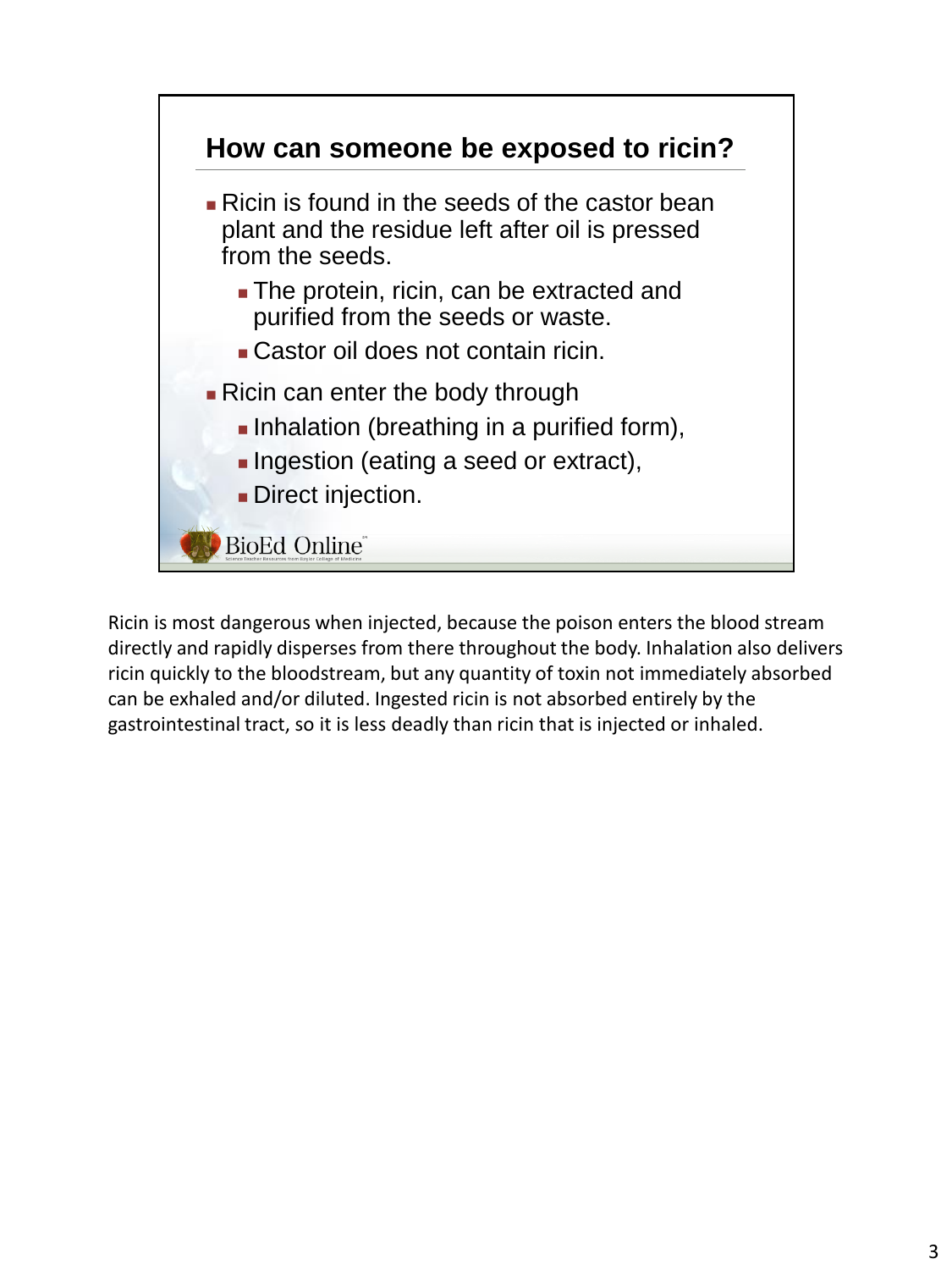

The physiological symptoms of ricin poisoning depend on the method and timing of administration, as well as the dosage. When injected with ricin, victim may begin to experience symptoms, including general weakness and muscle pain. As the illness progresses, a person may experience vomiting, fever and low blood pressure, all potentially culminating in multisystem organ failure and death.

Inhaled ricin is inhaled may cause symptoms within about eight hours, including difficulty breathing, fever, coughing, nausea and tightness in the chest. Low blood pressure and respiratory failure associated with this form of ricin poisoning may be fatal.

Ingested ricin can produce nausea, vomiting, and sometimes, bloody diarrhea within 12 hours. The victim will experience severe dehydration and low blood pressure, and possibly seizures. Fatal liver and/or kidney failure are possible within days.

Because the symptoms of ricin poisoning resemble those of other, more common gastrointestinal and respiratory afflictions, diagnosis requires confirmation of exposure through specialized testing. Multiple, similar cases clustered together can help to determine the source.

Image: *Ricinus communis*, Euphorbiaceae, Castor Oil Plant, seeds. H. Zell, Wikimedia Commons, Creative Commons Attribution-Share Alike 3.0 Unported license.